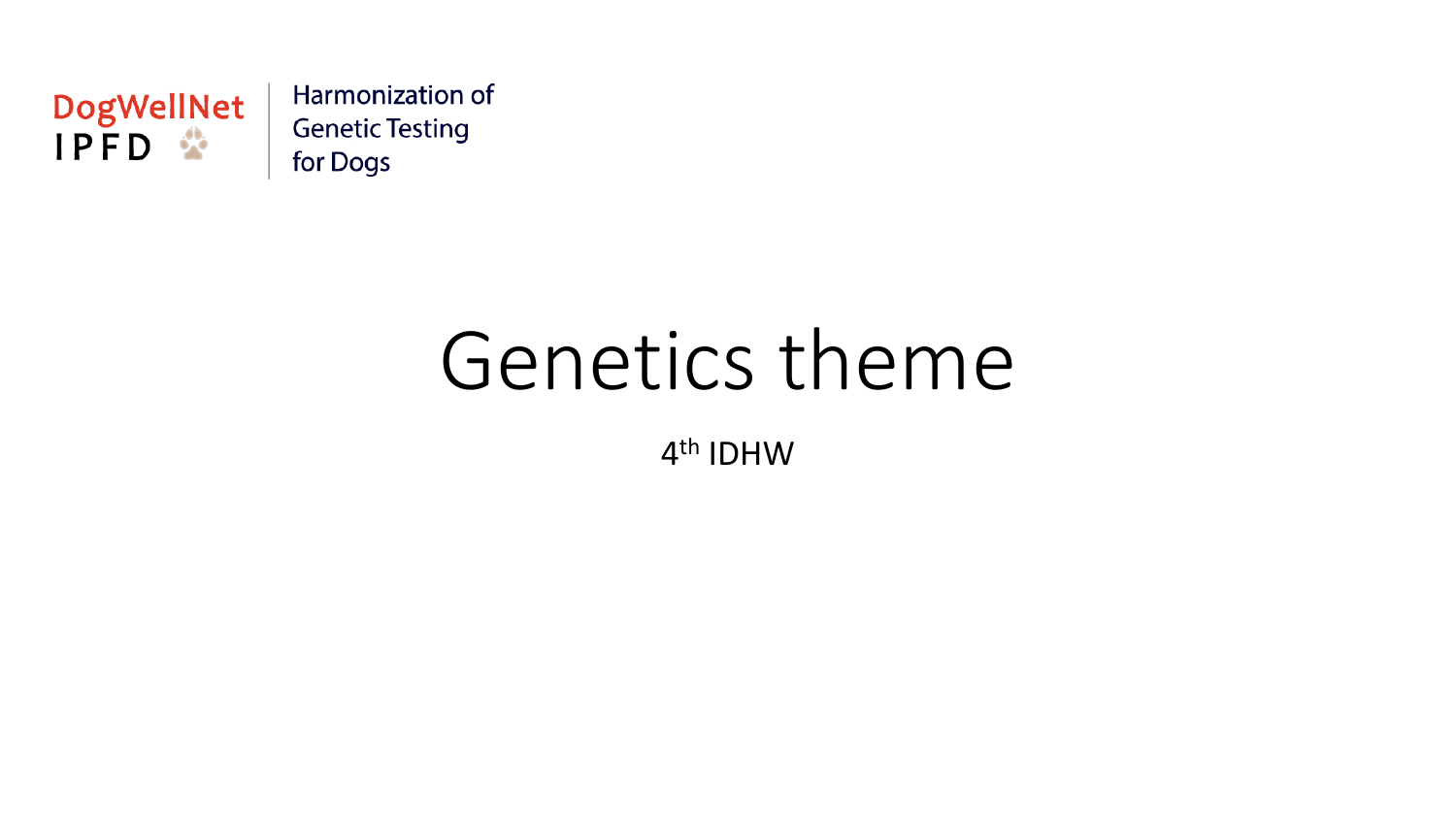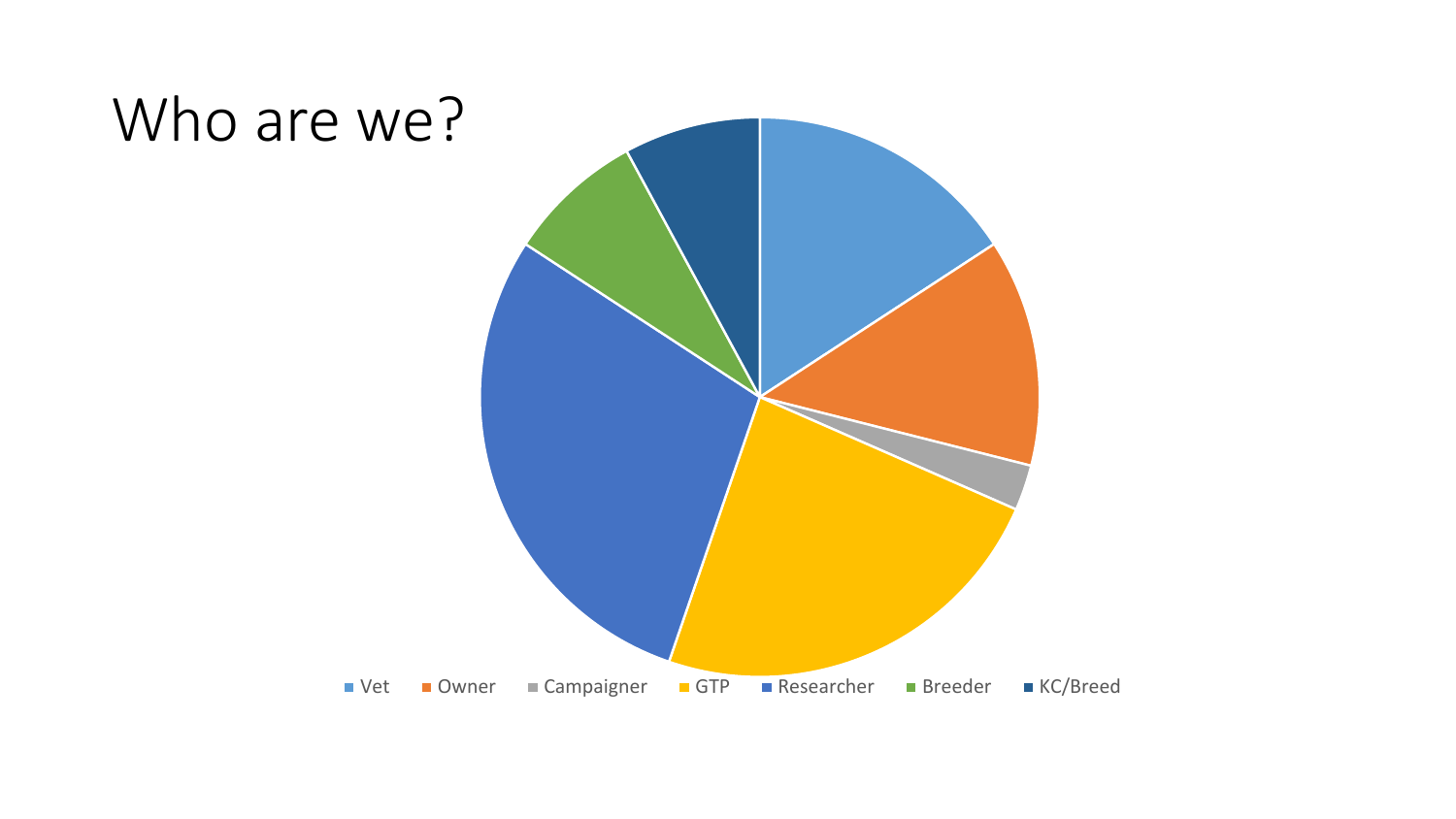Survey says…

# How do we know what tests to use? How can we trust the test results?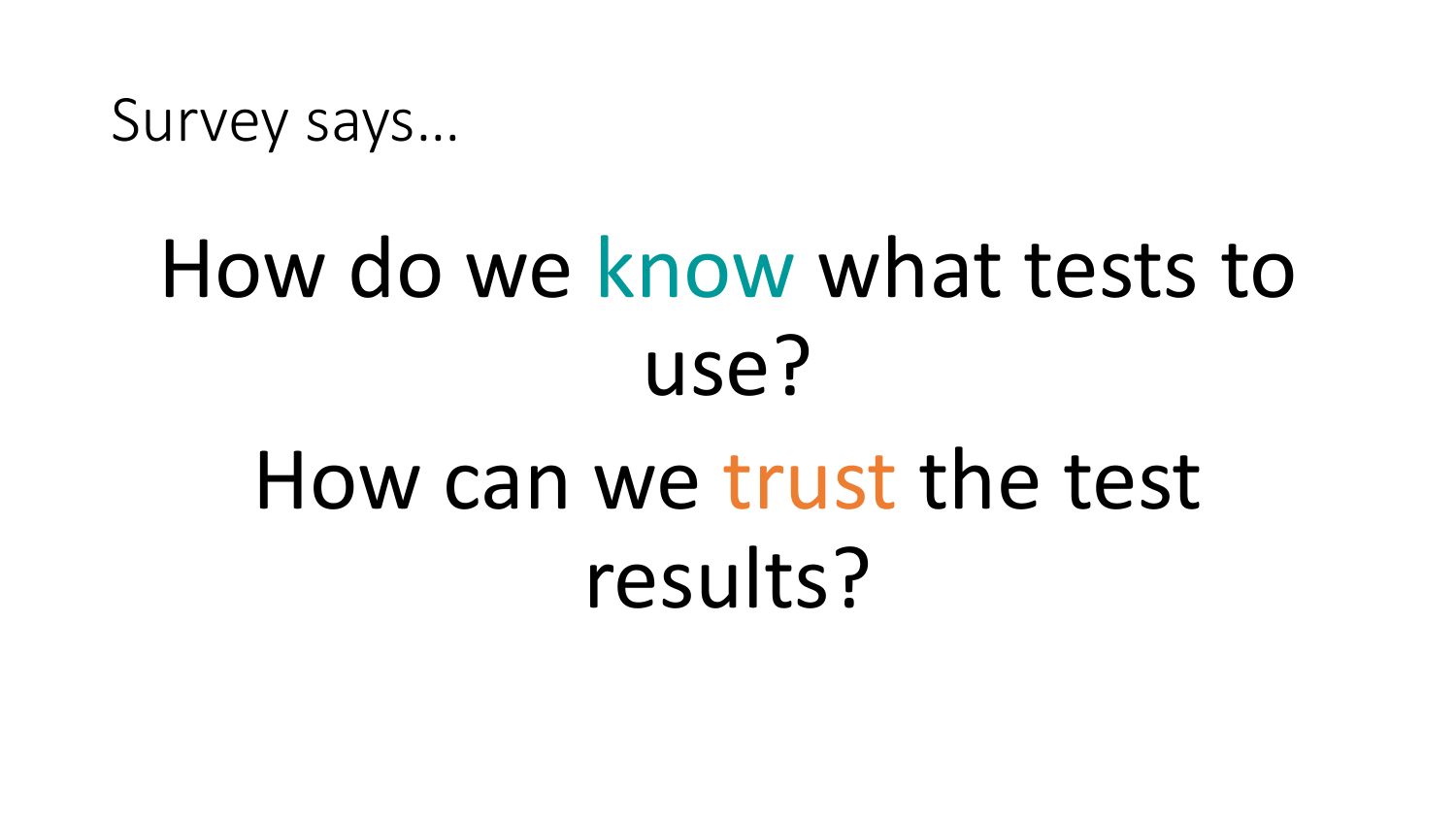

Expert Panel Expert Panel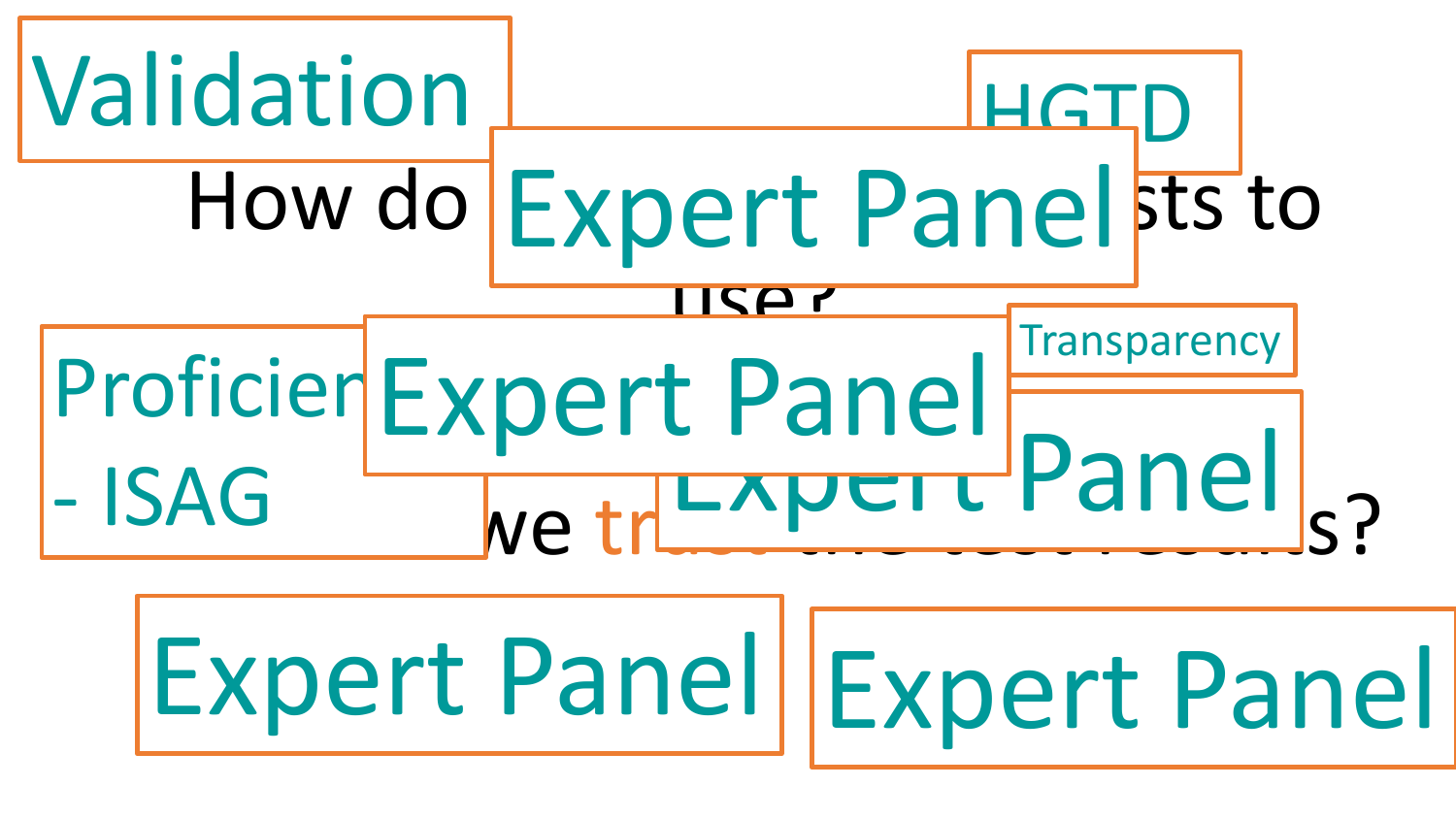## Expert Panel(s)

- Agreed on need for expert panel to weigh in on individual tests, and their application on a breed by breed basis
- Support for structure: i.e. anonymous private and then public
- Realized this format could support multiple functions, i.e.. various issues where there are several options in play (different GTPs), e.g. Clinical/Population E.P. different opinions... the EP format could gain assessments of options, ways forward etc.
	- **PLAN**: A. Beta test with and identified small group, B. first line questions to be requested
	- further needs: list of questions; future archive searchable and updateable; thought:<br>student projects to summarize, collate and catalogue questions and responses, as well as updating references etc. (we will need additional platform/database for this)
	- Experts will be determined by need to address question(s), but could include genetics, vets, breed experts, etc.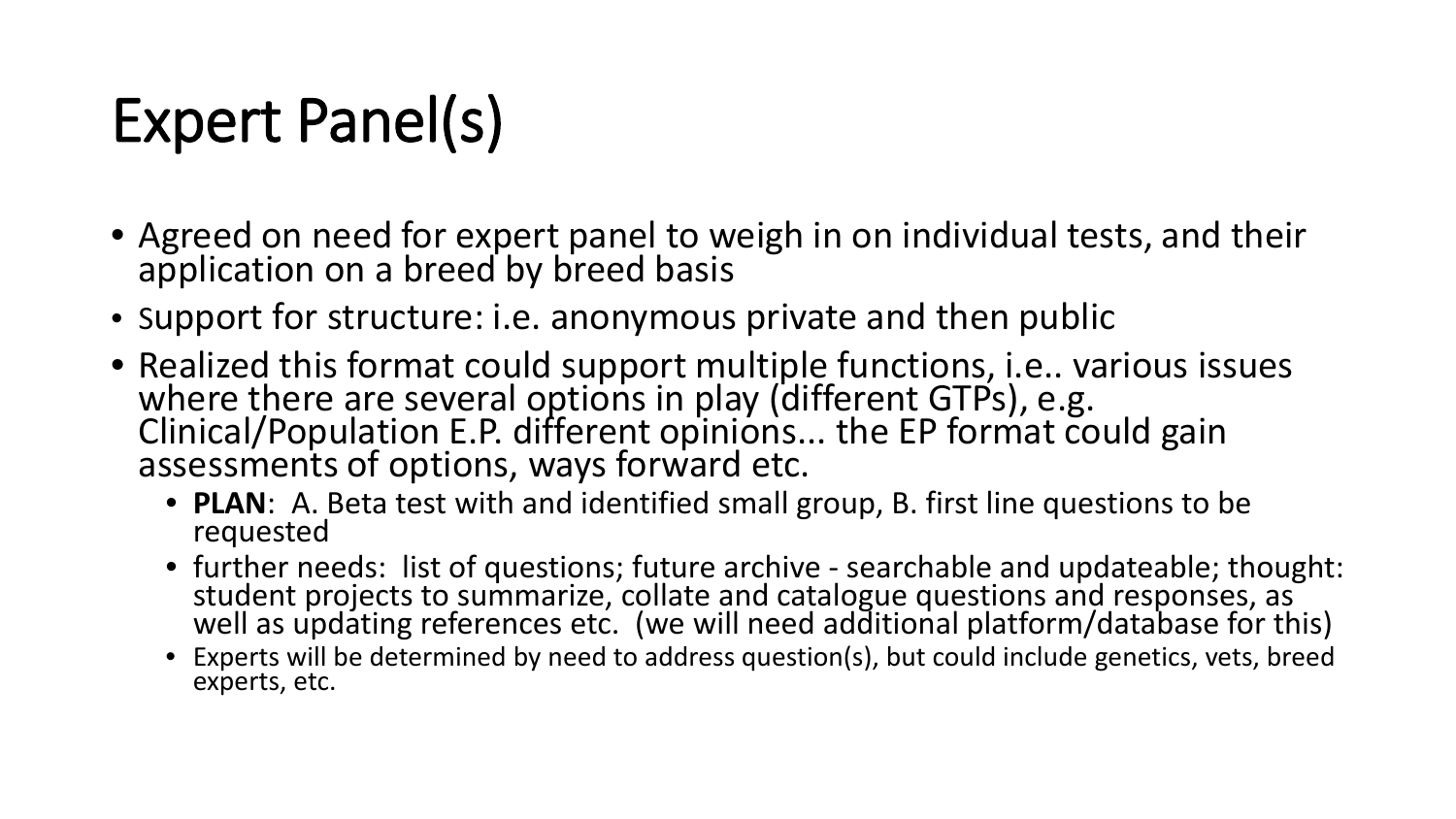## Lab Quality – standards and technical proficiency

- Main issue is that for now this will have to be self-assessment and volunteer reporting; query as to whether GTPs might misrepresent their quality.
	- **PLAN** A. working group will provide a first template of: a. what the process with be, how this might be presented on HGTD; c. how to deal with presentation; d. sharing and vetting.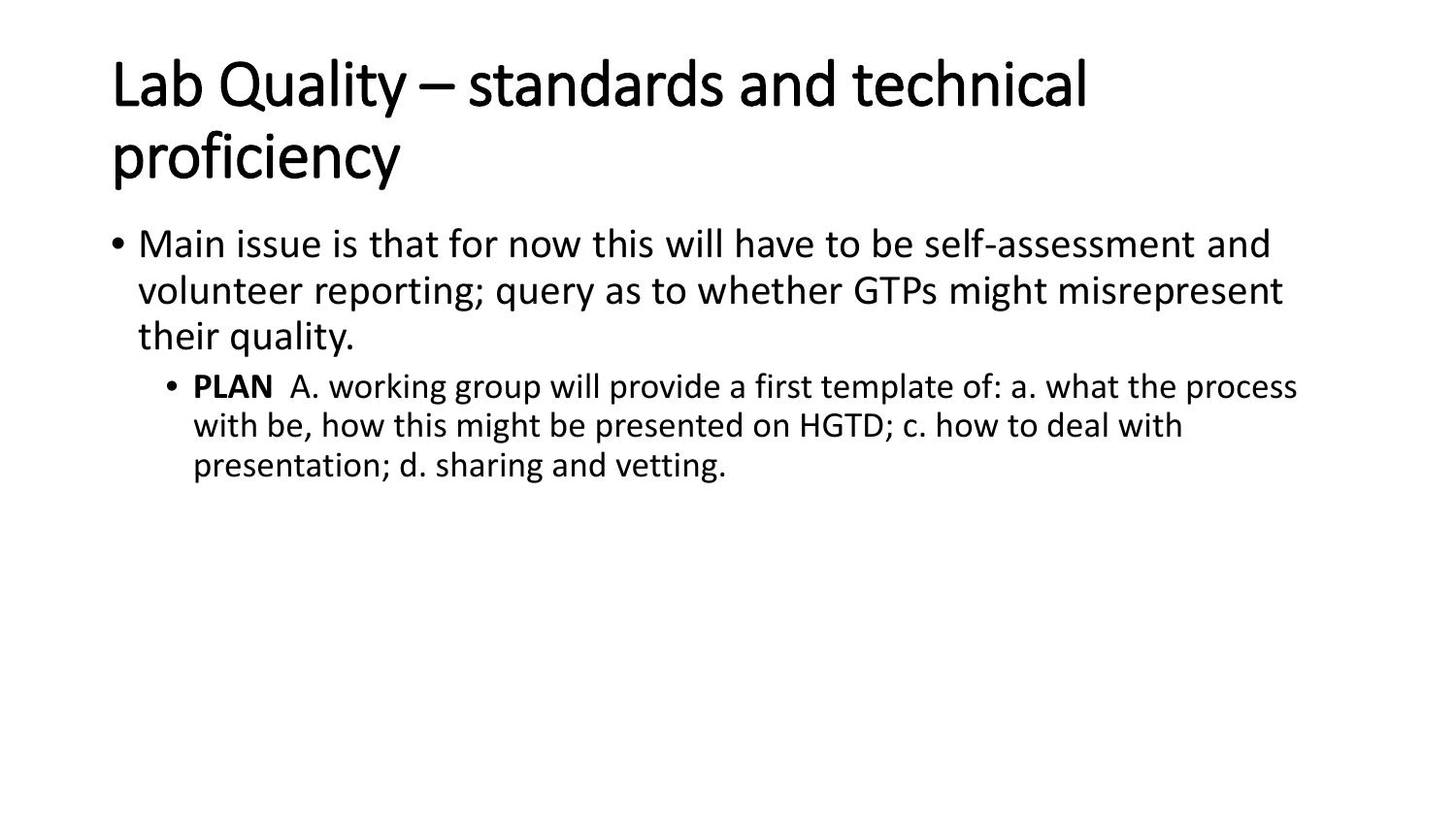## Proficiency Testing

- Working Group will do ISAG reconnaissance to report back on what is already available through ISAG - which tests; and opportunity for more.
- Next steps: how to add to/incorporated into HGTD reporting and perhaps WG on prioritizing wish list/plan for more tests.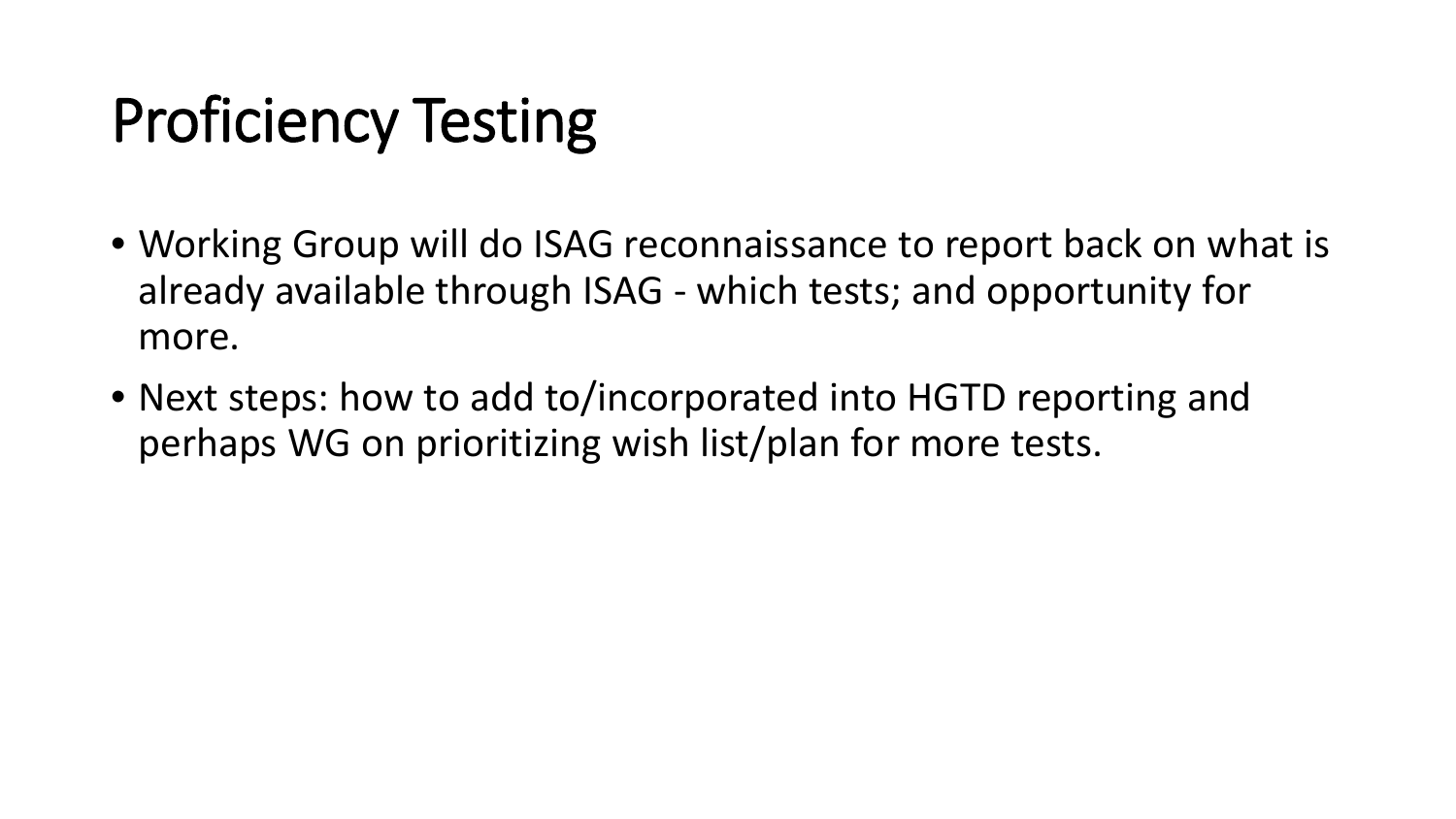#### Validation Template

• Template for 'validation' definitions and descriptions to underpin genetic counselling. Started creating the template; Created: 'Clinical/Population' template WG;

Discovery **Test/Laboratory/Analytics Walidation: Clinical and Discovery** Population